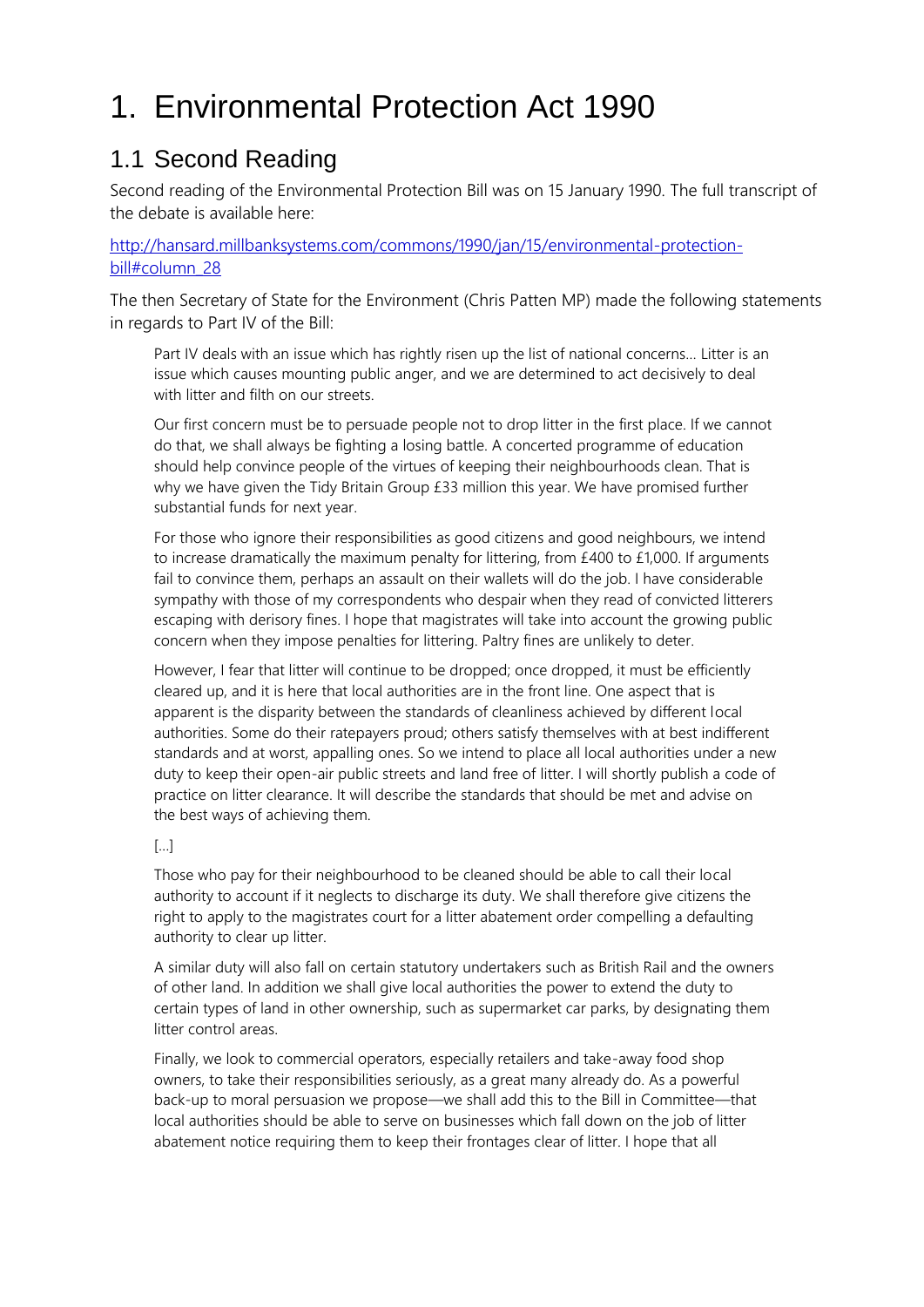businesses will behave responsibly; after all, that is in their own interests—filthy frontages are bad for business.<sup>1</sup>

### 1.2 Report Stage and Third Reading

The Report stage and Third Reading of the Environmental Protection Bill were on 30 April and 2 May 1990 respectively. A full transcript of the debates are available here:

<http://www.publications.parliament.uk/pa/cm198990/cmhansrd/1990-04-30/Debate-5.html>

<http://www.publications.parliament.uk/pa/cm198990/cmhansrd/1990-05-02/Debate-13.html>

The then Minister for Environment and Countryside, Mr Trippier, made the following references to Part IV and litter during Report stage:

In parts III and IV we have specifically provided for individual citizens to take direct action in the courts if they are aggrieved by nuisance or by defacement by litter. In the latter case, there will be clear, publicly available guidance concerning the standards that local authorities and others can be expected to reach in carrying out their litter duties.<sup>2</sup>

In response to a proposed amendment which addressed the associated costs of the duty for local authorities to deal with litter, Mr Trippier stated

I must have told the hon. Member for Burnley (Mr. Pike) a hundred times in Committee that we will provide additional resources through the revenue support grant, as soon as we have ascertained from the consultants' study how much money will be required to provide for that new facility. It is not as easy as the hon. Gentleman makes it sound. A number of local authorities manage to do the job perfectly well within their existing resources. We are sitting in the middle of one--the City of Westminster. There is also Canterbury and, to name one that is not controlled by the Conservatives, the London borough of Sutton. It is under Liberal control, but it somehow manages miraculously to work well within its existing resources and keep the streets remarkably clean.

With the new duties imposed by this legislation, my right hon. Friend the Secretary of State and I have said many times that we are certainly prepared to consider providing additional resources as soon as the consultants' study is completed, which I hope will be within the next few months. We hope then to announce the formula that will be used for calculating those additional resources.<sup>3</sup>

## 2. Clean Neighbourhoods and Environment Act 2005

### 2.1 Second Reading

Second reading of the Clean Neighbourhoods and Environment Bill was on 10 January 2005. The full transcript is available here:

[http://www.publications.parliament.uk/pa/cm200405/cmhansrd/vo050110/debtext/50110-](http://www.publications.parliament.uk/pa/cm200405/cmhansrd/vo050110/debtext/50110-08.htm#50110-08_head1) [08.htm#50110-08\\_head1](http://www.publications.parliament.uk/pa/cm200405/cmhansrd/vo050110/debtext/50110-08.htm#50110-08_head1)

The then Secretary of State for Defra (Margaret Beckett MP) made the following statements regarding the litter provisions during the debate:

<sup>1</sup> [HC Deb 15 Jan 1990 vol 165 cc40-41](http://hansard.millbanksystems.com/commons/1990/jan/15/environmental-protection-bill#column_41)

<sup>2</sup> [HC Deb April 30 1990, vol 171 col 752](http://www.publications.parliament.uk/pa/cm198990/cmhansrd/1990-04-30/Debate-5.html)

<sup>&</sup>lt;sup>3</sup> [HC Deb 2 May 1990 vol 171 col 1162](http://www.publications.parliament.uk/pa/cm198990/cmhansrd/1990-05-02/Debate-17.html)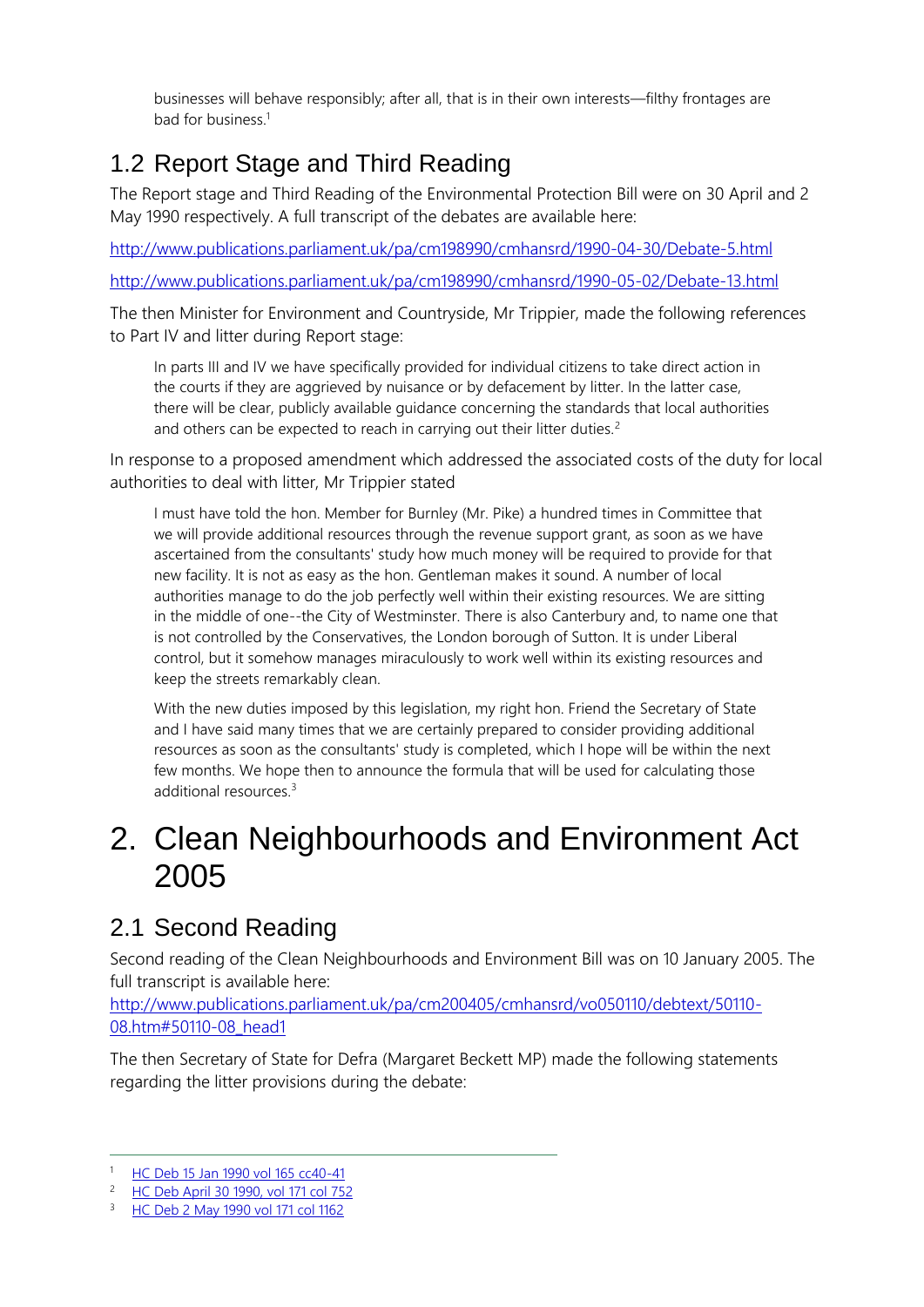Everywhere, litter is a growing problem, and the Bill contains a range of measures to help to tackle it. Under current law, littering on a footpath is an offence but littering in a private garden or in a river is not. We will close that loophole by making it an offence to drop litter anywhere, including on private land and rivers, lakes and ponds. That will make it clear once and for all that dropping litter anywhere is unacceptable.

All hon. Members will probably be familiar with the particular problem of littering on patches of open land. We will give local authorities a new power to require the owner or occupier of land that is heavily defaced with litter to clear it and to prevent it from becoming heavily littered again. That will replace the current system of litter control areas, which local authorities tell us they find burdensome, which they rarely use and which applies only to specific types of land.<sup>4</sup>

…

On the streets, litter control notices can help in dealing with litter generated by businesses such as fast food outlets. However, they, too, are difficult to enforce, with local authorities currently required to seek a court order. We will dispense with that step to make such notices easier to use.

We will also give local authorities new powers to control the distribution of flyers and leaflets, both of which can contribute to street litter, although I say at once to ease anyone's anxiety that political leafleting will not be affected. The Bill confirms once and for all that discarded cigarette butts and chewing gum are litter, and that it is an offence to discard them in the street. That makes the law explicit and should remove any lingering doubts, whether among local authorities or others.<sup>5</sup>

### 2.2 Standing Committee G

Relevant clauses were discussed on 20 January 2005 in the 3<sup>rd</sup> sitting of Standing Committee G on the Clean Neighbourhoods and Environment Bill. All stages of the Committee stage are available on parliament.uk here:

<http://www.publications.parliament.uk/pa/cm200405/cmstand/cmclean.htm>

Some relevant extracts from the then Minister for Rural Affairs and Local Environmental Quality (Alun Michael MP) relating to amending the litter provisions in the Environmental Protection Act 1990 to extend the offence to all open spaces are included below (see Clause 18 onwards) from the 3<sup>rd</sup> [sitting of the Standing Committee](http://www.publications.parliament.uk/pa/cm200405/cmstand/cmclean.htm) onwards. For detailed discussion of all relevant litter clauses, the Standing Committee debates should be referred to.

Alun Michael: The clause extends the offence of dropping litter, contained in section 87 of the Environmental Protection Act 1990, so that it applies to all local land to which the public have access, and to all uncovered land to which the public do not have access, regardless of ownership. That includes land covered by water. So the offence extends to dropping litter into bodies of water, such as rivers or lakes, and coastal areas down to the low water mark. There will continue to be an exemption for people dropping litter on their own land or with the permission of either the owner-occupier or the authority controlling the land. The clause will remove an anomaly that the public have wanted to be removed, and will simplify the work of local authorities and others in relation to litter, which can be a problem in many areas.

The question might be asked: why is this change necessary? The answer is that the current law sends mixed messages. For example, although it is an offence to drop litter on a public footpath, it is not an offence to throw it into a neighbouring garden. We want to close the loophole, thereby making it an offence to drop litter anywhere and sending a clear message

<sup>4</sup> [HC Deb 10 Jan 2005:](http://www.publications.parliament.uk/pa/cm200405/cmhansrd/vo050110/debtext/50110-08.htm#50110-08_head1) Column 45

[HC Deb 10 Jan 2005:](http://www.publications.parliament.uk/pa/cm200405/cmhansrd/vo050110/debtext/50110-08.htm#50110-08_head1) Column 46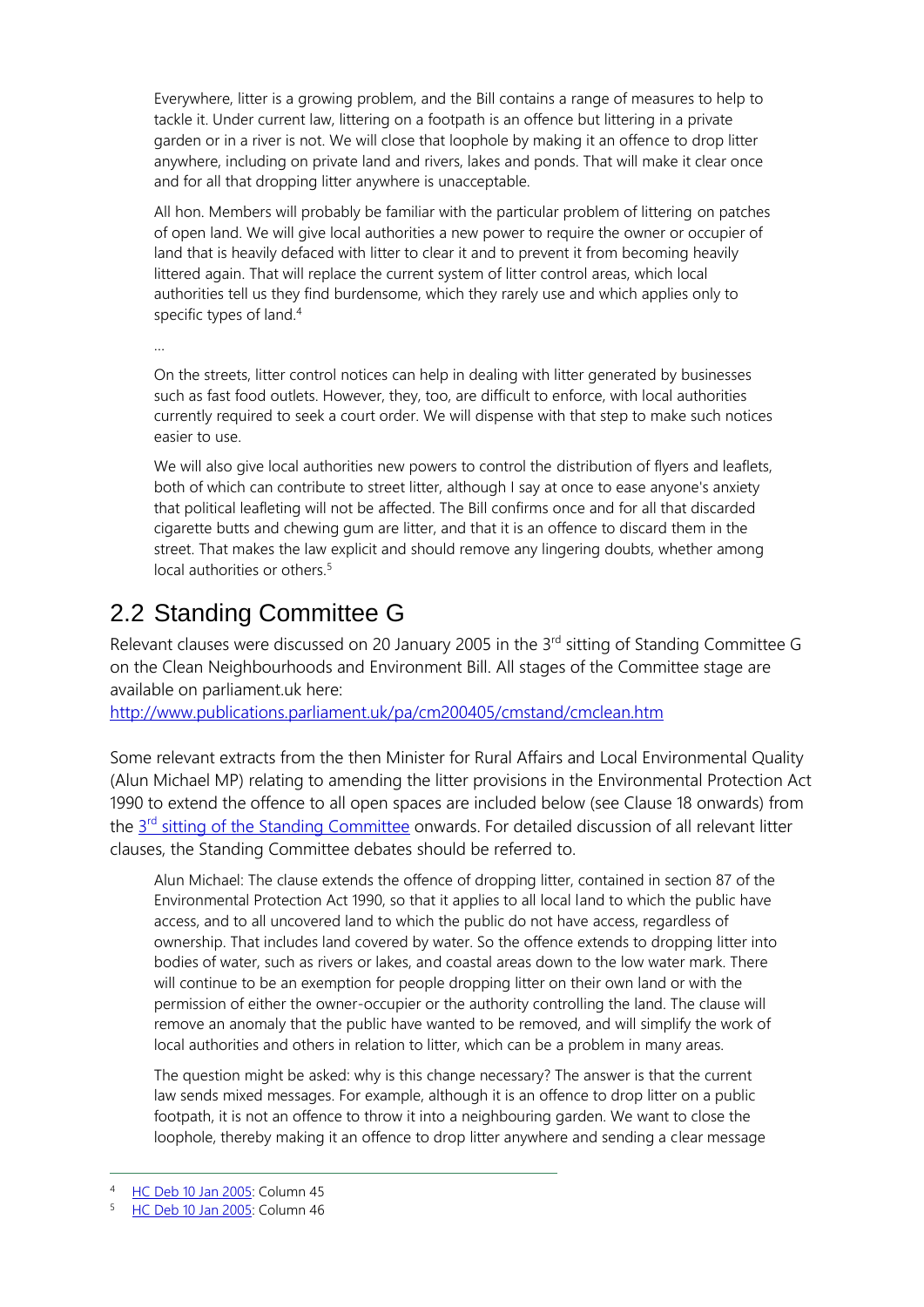that dropping litter is unacceptable. That message is strongly supported by local authorities, the police, companies affected by litter and the general public.

……

Alun Michael: The hon. Gentleman highlights something that is not specific to the clause but underlies a lot of what we are doing in the Bill. We are providing legislation that enables local authorities and others to undertake the enforcement that is necessary when other things fail. He is right to suggest that members of the public must use litter bins responsibly. As he said, where litter bins are not available—sometimes it is not because the local authority has not provided them, but because of security reasons—individuals have to play their part by taking their litter home.

We have a sense of the pubic distaste for the way in which the environment is degraded by petty incidences of people chucking away cigarette packets or sandwich packaging, and of the way in which a place becomes dirtier and feels more abandoned in those circumstances. The Bill therefore strengthens, extends and simplifies what can happen so that local authorities are much less constrained by bureaucracy when they carry out their current powers and duties. We spent quite a lot of time preparing the way for the legislation and consulted the organisations that want to make a difference.

The hon. Gentleman is also right about how we need to encourage people to behave responsibly. We sponsor ENCAMS specifically because it develops campaigns that can be used by local authorities and voluntary organisations to engage the community. I spent time recently with Thames21, the charity that was encouraged, as part of national initiatives, to look at the Thames. I can endorse the hon. Gentleman's experience. I have done litter picks with young people on the banks of the Taff in Cardiff. Seeing the extraordinary range of detritus and rubbish that is found in the Thames brings home just how much stuff ordinary members of the public dispose of in a way that degrades the environment for the rest of the population. He rightly raises that point as an underlying theme that runs through much of the Bill. However, we will probably not have time to speak about it at any great length.

### 2.3 Report stage and Third reading

The Report stage and Third Reading of the Clean Neighbourhoods and Environment Bill was on 21 February 2005. A full transcript of the debate is available here: <http://www.publications.parliament.uk/pa/cm200405/cmhansrd/vo050221/debtext/50221-12.htm>

Some relevant extracts relating to litter clauses from then Minister Alun Michael are included below:

The maximum fine for other environmental offences, such as abandoning a vehicle or littering, is level 4, so they are appropriate.<sup>6</sup>

…

It is unnecessary because section 89(7) of the Environmental Protection Act 1990 already requires a code of practice to be issued on the discharge of the litter clearance duties. That has been achieved through the code of practice on litter and refuse of 1999. Subsection (9) allows the code to be modified or withdrawn and reissued. We plan to consult on a new version of the code in the summer to take into account the changes for which the Bill provides. I assure hon. Members that we will cover standards for litter involving gum and smoking-related products in that code.<sup>7</sup>

…

[HC Deb 21 Feb 2005:](http://www.publications.parliament.uk/pa/cm200405/cmhansrd/vo050221/debtext/50221-12.htm) Column 48

[HC Deb 21 Feb 2005:](http://www.publications.parliament.uk/pa/cm200405/cmhansrd/vo050221/debtext/50221-12.htm) Column 59